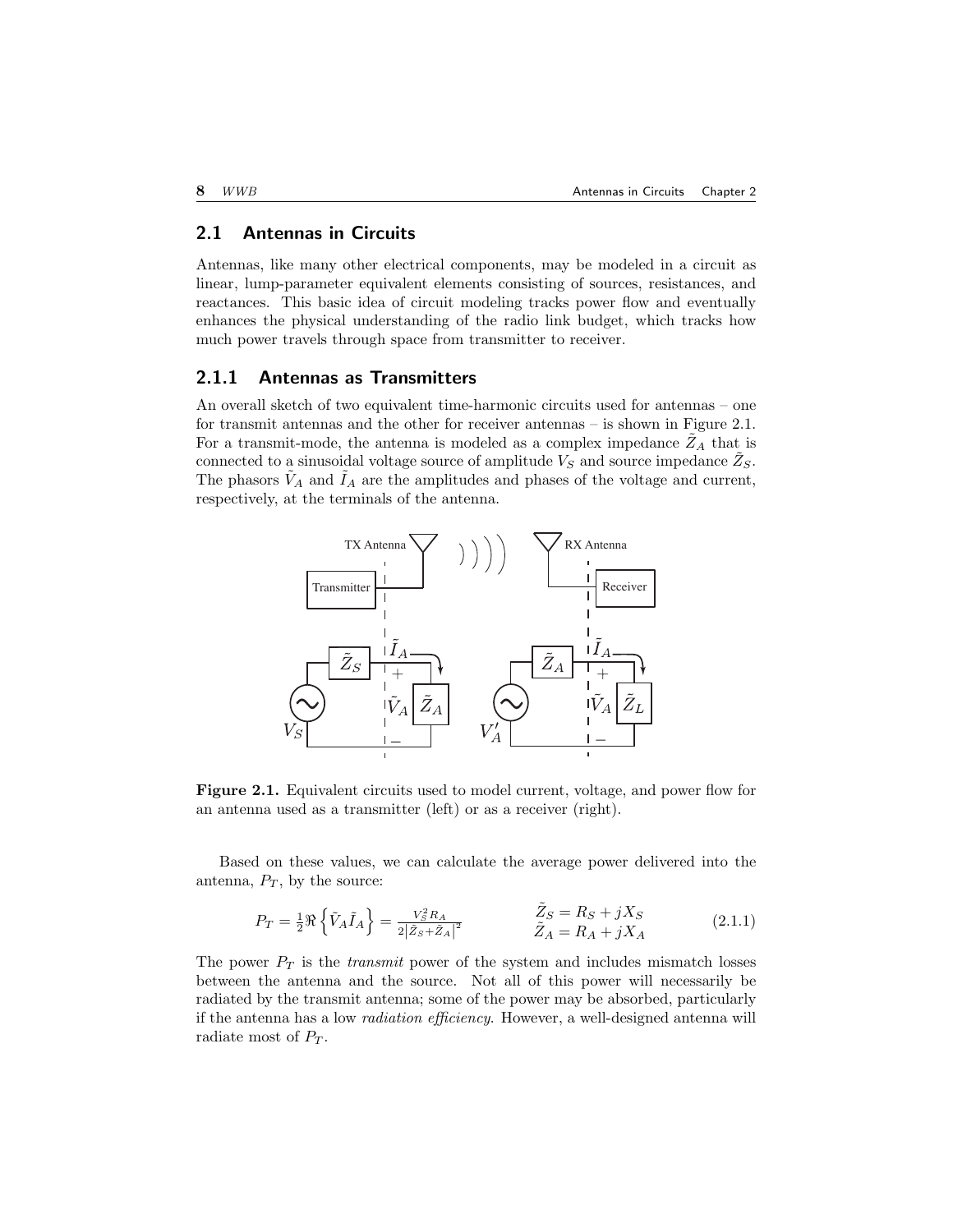The maximum possible power that the source can deliver occurs when the antenna impedance  $\tilde{Z}_A$  is conjugate matched with the source impedance  $\tilde{Z}_S$ . Under these conditions, the maximum possible power delivered by the source,  $P_S$ , is given by

Conjugate Match 
$$
\tilde{Z}_A = \tilde{Z}_S^*
$$
:  $P_S = \frac{V_S^2}{8R_S}$  (2.1.2)

In terms of the total available source power,  $P<sub>S</sub>$ , we can express the transmitted power as

$$
P_T = \underbrace{\frac{4R_S R_A}{\left|\tilde{Z}_S + \tilde{Z}_A\right|^2} P_S}_{\text{mismatch losses}} \tag{2.1.3}
$$

A word of caution: Equation (2.1.3) accounts for the mismatch losses in the electrical connection between transmitter hardware and the transmit antenna. Antenna specification sheets often report *realized gain* values in which the antenna *gain* – used later in RF link budgets – includes mismatch effects. If this is the case, then the maximum available source power,  $P<sub>S</sub>$ , in Equation (2.1.2) should be used as the transmit power. Otherwise, the electrical mismatch losses will be double-counted in power calculations.

## 2.1.2 Antennas as Receivers

Power can also be tracked at a receiver antenna using the equivalent circuit on the right-hand side of Figure 2.1. The real average power,  $P_L$ , delivered to the load impedance representing the receiver hardware in Figure 2.1 is given by

$$
P_L = \frac{1}{2} \Re \left\{ \tilde{V}_A \tilde{I}_A \right\} = \frac{V_A'^2 R_L}{2|\tilde{Z}_A + \tilde{Z}_L|^2} \qquad \qquad \begin{aligned} \tilde{Z}_L &= R_L + jX_L \\ \tilde{Z}_A &= R_A + jX_A \end{aligned} \tag{2.1.4}
$$

If an transmit antenna with impedance  $\tilde{Z}_A$  is used for receiving purposes, it will have the same impedance value  $\tilde{Z}_A$  when its role is reversed. This convenient property is a direct result of reciprocity in electromagnetism.

The maximum available received power,  $P_R$ , from the antenna can only be delivered to the load under conjugate-matched conditions:

Conjugate Match 
$$
\tilde{Z}_L = \tilde{Z}_A^*
$$
:  $P_R = \frac{V_A'^2}{8R_A}$  (2.1.5)

This maximum received power,  $P_R$ , is commonly available as a specification of a communications link or as the product of a link budget calculation. Thus, Equation (2.1.5) gives us a more convenient relationship for  $V'_A$  in terms of received power:

$$
V'_A = 2\sqrt{2R_AP_R}
$$
\n
$$
(2.1.6)
$$